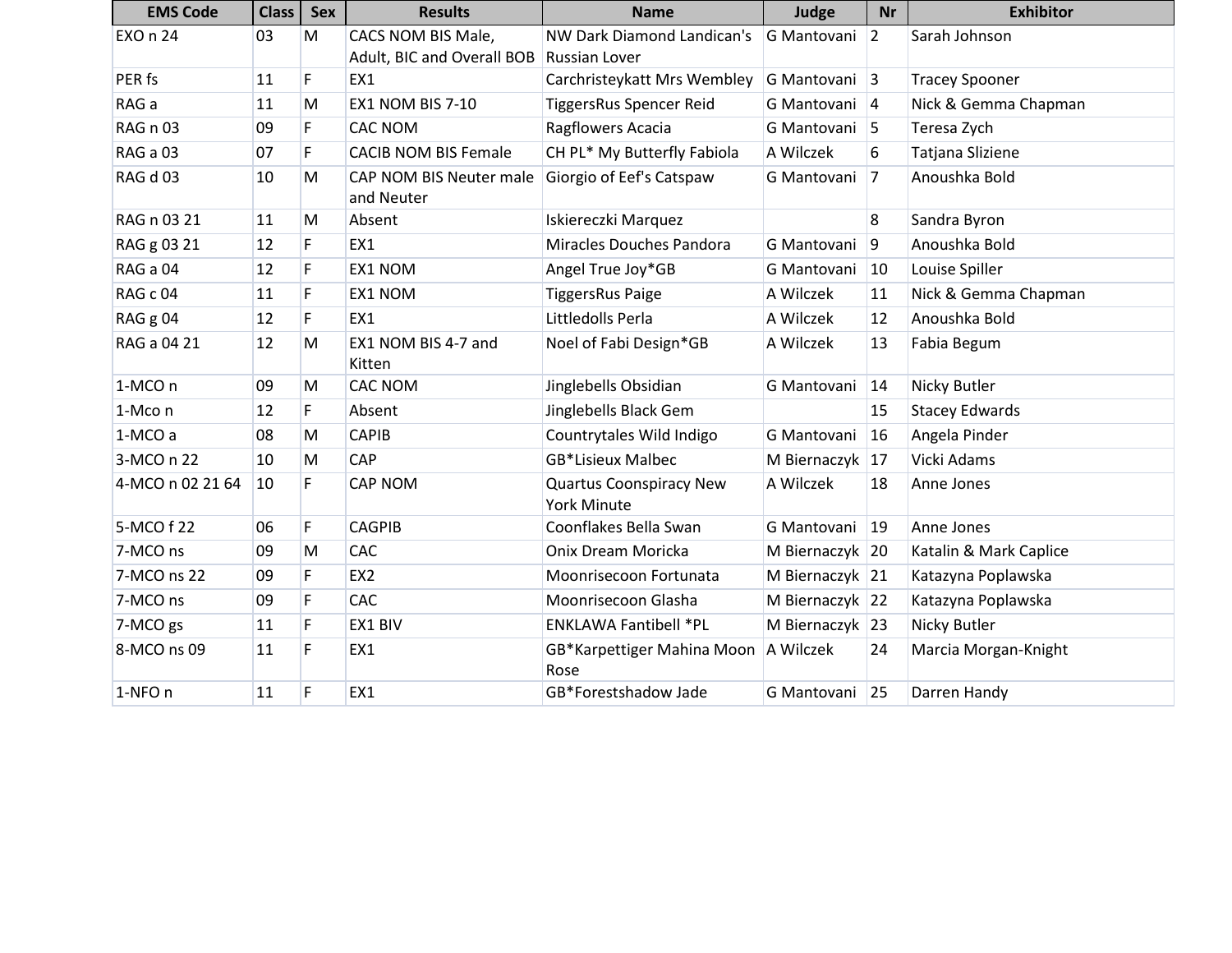| 2-NFO n 03    | 11 | F. | <b>EX1 NOM BIS 7-10</b>                                                       | NO* Haapsdatter's Frida<br>Maanum         | G Mantovani 26  |    | <b>Tracy Wood</b>                    |
|---------------|----|----|-------------------------------------------------------------------------------|-------------------------------------------|-----------------|----|--------------------------------------|
| 4-NFO n 09 22 | 07 | M  | <b>CACIB</b>                                                                  | <b>GB*Normystic Mr Happy</b>              | A Wilczek       | 27 | <b>Richard Handy</b>                 |
| 4-NFO a 03 23 | 09 | M  | CAC                                                                           | <b>GB*Nandinakatts Marcus</b><br>Whitmore | A Wilczek       | 28 | Clara and & Sue de Dios & Marlow     |
| 4-NFO a 03 22 | 11 | M  | EX1                                                                           | (N) Tingoskattens Magnus                  | A Wilczek       | 29 | Rachel & Stewart Gaskell             |
| 4-NFO n 09 23 | 12 | M  | EX1 BIV NOM BIS 4-7,<br>Kitten, BIC and 2 <sup>nd</sup> Overall<br><b>BOB</b> | GB* Carchristeykatt Denver                | A Wilczek       | 31 | Maria Aristides-Pickard              |
| 4-NFO n 09 24 | 12 | F. | EX1                                                                           | Carchristeykatt Stockholm                 | A Wilczek       | 32 | <b>Tracey Spooner</b>                |
| 5-NFOf        | 11 | F  | EX1 NOM                                                                       | <b>GB*Casmexkatts Elsker</b>              | M Biernaczyk 33 |    | <b>Annette Swiers</b>                |
| 6-NFO f 09    | 07 | F. | <b>CACIB</b>                                                                  | <b>Bostinforest Freya</b>                 | G Mantovani 34  |    | Rachel & Stewart Gaskell             |
| 6-NFO d 09 23 | 09 | M  | <b>CAC</b>                                                                    | PL*Nordrasall Laurent                     | G Mantovani 35  |    | <b>Denise Nancarrow</b>              |
| 6-NFO f 09    | 09 | F. | CAC BIV NOM                                                                   | GB*Nandinakatts Ysabeau de<br>Clermont    | G Mantovani     | 36 | <b>Annette Swiers</b>                |
| 6-NFO f 09 24 | 09 | F  | EX <sub>2</sub>                                                               | <b>GB*Nandinakatts Nikita</b>             | G Mantovani 37  |    | Clara and & Sue de Dios & Marlow     |
| 6-NFO d 09 23 | 09 | F  | EX3                                                                           | GB*Nandinakatts Goody Alsop G Mantovani   |                 | 38 | <b>Denise Nancarrow</b>              |
| 6-NFO f 09 24 | 11 | F. | EX1                                                                           | <b>GB*Nandinakatts Shambhala</b>          | G Mantovani 39  |    | Clara and & Sue de Dios & Marlow     |
| 6-NFO f 09 22 | 04 | F. | <b>CAPS</b>                                                                   | GB*Norskwood Skye This<br>Pup's Gotta Fly | G Mantovani     | 40 | Nadine Duffin                        |
| 6-NFO d 03 24 | 06 | M  | <b>CAGPIB BIV NOM BIS</b><br><b>Neuter Male</b>                               | Otis Reading Roald of<br>MacLeod          | G Mantovani     | 41 | Sharon Armstrong-Taylor              |
| 6-NFO f 09    | 10 | F. | <b>CAP NOM BIS Neuter</b><br><b>Female and Neuter</b>                         | GB*Bostinforest Elli                      | G Mantovani     | 42 | <b>Tina Haynes</b>                   |
| 7-NFO as 22   | 09 | M  | Absent                                                                        | <b>Forestshadow Hamlet</b>                |                 | 43 | C, A, D & S de Dios, Swiers & Marlow |
| 7-NFO ns 24   | 09 | F. | EX <sub>2</sub>                                                               | Quenza Sylvie de Maison<br>Blanche        | A Wilczek       | 44 | Rachel & Stewart Gaskell             |
| 7-NFO as 22   | 09 | F  | <b>CAC NOM BIS Female</b>                                                     | GB*Normystic Lady Avalon                  | A Wilczek       | 45 | <b>Richard Handy</b>                 |
| 7-NFO ds 11   | 10 | M  | EX <sub>2</sub>                                                               | Norsvana Forsetti                         | A Wilczek       | 46 | <b>Steve Currie</b>                  |
| 7-NFO ns      | 10 | M  | <b>CAP NOM</b>                                                                | Carchristeykatt Teddy                     | A Wilczek       | 47 | <b>Tracey Spooner</b>                |
| 7-NFO fs 23   | 10 | F. | <b>CAP BIV</b>                                                                | <b>GB*Catticus Malaya</b>                 | A Wilczek       | 48 | Nadine Duffin                        |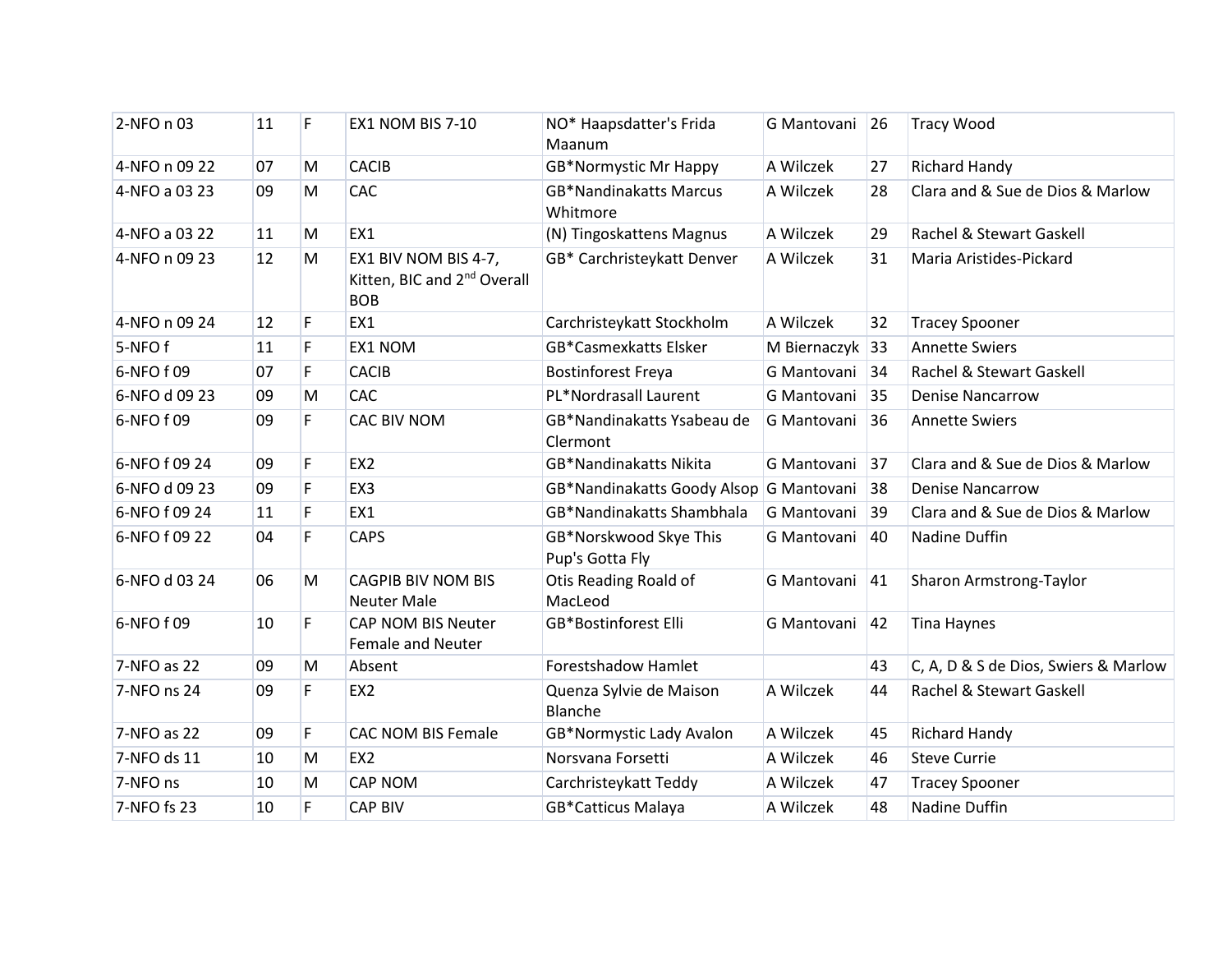| 8-NFO fs 09 22 | 07 | F  | <b>CACIB NOM</b>                           | GB*Carchristeykatt Winter               | M Biernaczyk 49   |    | <b>Beverley Sharon Collins</b> |
|----------------|----|----|--------------------------------------------|-----------------------------------------|-------------------|----|--------------------------------|
| 8-NFO as 03 24 | 09 | F  | Absent                                     | <b>GB*Catticus Bellona</b>              |                   | 50 | Nadine Duffin                  |
| 8-NFO ns 09 23 | 11 | F  | EX1                                        | Norsvana Skogur Elva                    | M Biernaczyk 51   |    | Robert Westmoreland            |
| 8-NFO fs 09 23 | 02 | F  | PH BIV NOM                                 | GB*Tiganlea Tsarina Galatea             | M Biernaczyk   53 |    | Sharon Armstrong-Taylor        |
| 8-NFO as 09 24 | 06 | M  | <b>CAGPIB NOM</b>                          | GB*Tiganlea Captain Orpheus             | M Biernaczyk 52   |    | Sharon Armstrong-Taylor        |
| 8-NFO fs 09 22 | 08 | F  | <b>CAPIB</b>                               | GB*Normagikatt Princess Leia            | M Biernaczyk 54   |    | Rachel & Stewart Gaskell       |
| 8-NFO as 03 23 | 10 | F  | CAP                                        | <b>GB*Catticus Phoebe</b>               | M Biernaczyk 55   |    | Nadine Duffin                  |
| 9-NFO w 64     | 09 | F. | CAC                                        | RO*Wild Forest's Ice Crystal            | G Mantovani 56    |    | <b>Denise Nancarrow</b>        |
| 9-NFO w 64     | 12 | M  | EX1 NOM                                    | Carchristeykatt Helsinki                | G Mantovani       | 57 | <b>Tracey Spooner</b>          |
| 9-NFO w 64     | 08 | M  | <b>CAPIB</b>                               | NW GB*Carchristeykatt Let's<br>Go Crazy | G Mantovani       | 58 | <b>Beverley Sharon Collins</b> |
| 2-SIB n 03     | 09 | F  | <b>CAC</b>                                 | Alunit z Altaju*PL                      | A Wilczek         | 59 | Artur Luczynski                |
| 3-SIB n 24     | 05 | F  | Absent                                     | Wyshi-Wanca Zaimka*UA                   |                   | 60 | <b>Ginny Black</b>             |
| 3-SIB ny 22    | 07 | M  | <b>CACIB BIV NOM</b>                       | Real Pearl Amavi*PL                     | M Biernaczyk 61   |    | Agnieszka McLardie             |
| 3-SIB ny 22    | 07 | F  | <b>CACIB</b>                               | Rusalka Vistula*PL                      | M Biernaczyk 62   |    | Marta & Malgorzata Jacyna      |
| 3-SIB n 22     | 09 | M  | CAC                                        | GB*Lyndongraey Vladivostok              | M Biernaczyk 64   |    | Lynne Geary                    |
| 3-SIB ny 22    | 12 | M  | EX1 NOM                                    | Callix Czar Polnocy*PL                  | M Biernaczyk 65   |    | Artur Luczynski                |
| 4-SIB n 09 23  | 09 | M  | <b>CAC BIV</b>                             | Meriden Vistula*PL                      | A Wilczek         | 63 | Iwona Swierk                   |
| 4-SIB n 09 24  | 09 | F. | CAC                                        | Brianna Briee Sarina Silva<br>Carus*GB  | A Wilczek         | 66 | Marta & Malgorzata Jacyna      |
| 4-SIB n 09 24  | 11 | F  | EX1 NOM                                    | Roxie Happysib *GB                      | A Wilczek         | 67 | Agnieszka McLardie             |
| 6-SIB d 09 23  | 09 | M  | CAC                                        | Cinnamon Tunguska<br>House*GB           | A Wilczek         | 68 | Artur Luczynski                |
| 6-SIB f 03 23  | 09 | F  | CAC                                        | O'dessa Happysib *GB                    | A Wilczek         | 69 | Agnieszka McLardie             |
| 8-SIB ns 09 22 | 09 | M  | CAC                                        | Castiel Benjamin Otis Silva<br>Carus    | G Mantovani       | 70 | Marta & Malgorzata Jacyna      |
| 8-SIB gs 09 24 | 09 | F. | CAC                                        | IT*Fleur de Lys Malyj Enisej            | G Mantovani       | 71 | Marta & Malgorzata Jacyna      |
| 1-NEM ns 21    | 07 | M  | <b>CACIB BIV NOM BIS Male</b><br>and Adult | Jack Sparrow Sanica Sky*GB              | A Wilczek         | 72 | Barbara Karallus               |
| 1-NEM n 21     | 09 | M  | CAC                                        | Yamir Sanna Novy Vek * CZ               | A Wilczek         | 73 | Iwona Swierk                   |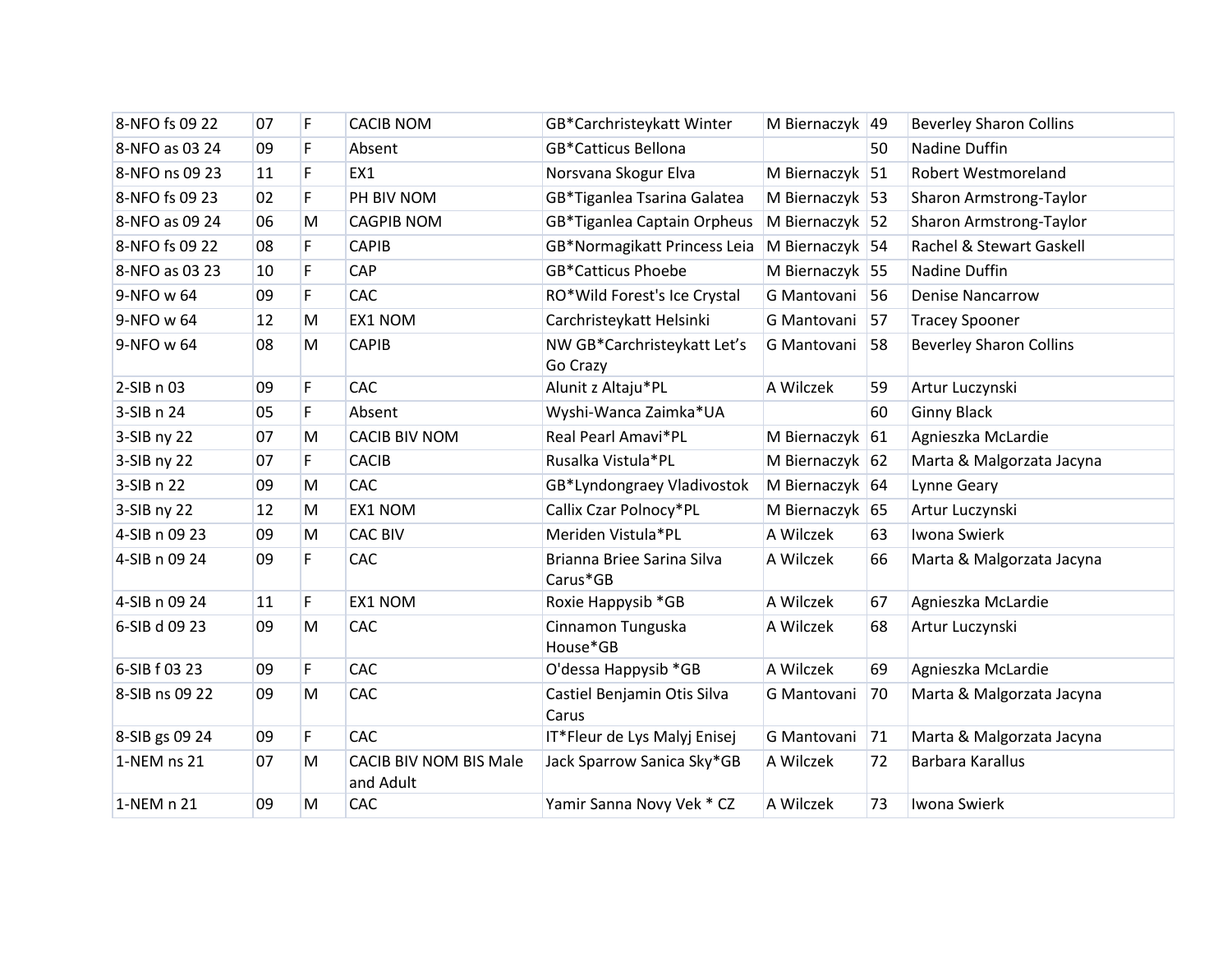| 1-NEM n 21        | 11 | F         | EX1                                                              | Amber                                              | A Wilczek        | 74  | Izabela Wojcik                 |
|-------------------|----|-----------|------------------------------------------------------------------|----------------------------------------------------|------------------|-----|--------------------------------|
| 2-NEM ay 09 21    | 09 | F.        | <b>CAC BIV</b>                                                   | Otylia van Gremlineva                              | M Biernaczyk 75  |     | Iwona Swierk                   |
| 2-NEM f 09        | 09 | F         | CAC                                                              | Pollka Glediczia*PL                                | M Biernaczyk 76  |     | Barbara Karallus               |
| 2-NEM a 09 21     | 11 | F.        | EX1                                                              | Kate Swierkotki*PL                                 | M Biernaczyk 105 |     | Iwona Swierk                   |
| 2-NEM a 03 21     | 12 | F         | EX1                                                              | Mia Moon Wood                                      | M Biernaczyk 77  |     | Sabah Mahmood                  |
| BSH a             | 09 | F         | Absent                                                           | Pusha High Class*RU                                |                  | 78  | Lydia Everett                  |
| BSH ns 21 33      | 09 | F         | <b>CAC NOM</b>                                                   | Ohoka Dizzy Dolly                                  | M Biernaczyk 79  |     | Fiona Graham                   |
| <b>BURC</b>       | 07 | F.        | <b>CACIB NOM BIS Female</b><br>and Adult                         | NW Burmaleus Everly, JW                            | G Mantovani 80   |     | Julia & Andrew Forbes-Nish     |
| <b>BURC</b>       | 08 | M         | <b>CAPIB NOM</b>                                                 | Raweke Snow Storm                                  | G Mantovani 81   |     | Nicky Taylor                   |
| <b>BUR d</b>      | 10 | M         | CAP NOM BIS Neuter male<br>and Neuter                            | <b>GB*Dovestone Fernando</b>                       | M Biernaczyk 82  |     | Sharon Bohanna                 |
| 2-KBL ns 02 21 63 | 08 | M         | <b>CAPIB</b>                                                     | Amisti Trummelbach                                 | G Mantovani 83   |     | <b>Beverley Sharon Collins</b> |
| 4-KBL fs 03 22    | 11 | F.        | EX1 NOM BIS 7-10, Kitten,<br>BIC and 4 <sup>th</sup> Overall BOB | StreetFighterSakuraKasugano<br>desKurilsdeL'Oues   | M Biernaczyk 84  |     | Katalin & Mark Caplice         |
| 8-CRX f 03 32     | 09 | F.        | Absent                                                           | Quartus Gatodouro Assol                            |                  | 85  | Debbie & Alistair Downham      |
| 8-CRX d 09 33     | 10 | ${\sf M}$ | CAP                                                              | GB*Celexa Konani                                   | G Mantovani      | 86  | Sam Brown                      |
| <b>RUS</b>        | 09 | M         | <b>CAC NOM</b>                                                   | Waldo ze Suche*CZ                                  | A Wilczek        | 87  | Dasa Formankova                |
| 2-SPH n 03        | 10 | ${\sf M}$ | Neuter, BIC and 3rd Overall<br><b>BOB</b>                        | CAP NOM BIS Neuter Male, Runasoul Smooth Opurrator | M Biernaczyk 88  |     | Jill Coomer                    |
| BAL a 21          | 09 | M         | CAC NOM BIS Male and<br>Adult                                    | Pippastro Evan Hellpuss                            | M Biernaczyk 89  |     | Jayne Rogers                   |
| w-OSH w 64        | 11 | M         | EX1 NOM BIS 7-10                                                 | GB*Chezs Lucifer                                   | M Biernaczyk 90  |     | Sam Brown                      |
| OSH <sub>a</sub>  | 12 | M         | EX1 NOM BIS 4-7 and<br>Kitten                                    | Lexsam Benjamin Blue                               | M Biernaczyk 91  |     | Katalin & Mark Caplice         |
| OSH n 22          | 08 | F         | <b>CAPIB NOM BIS Neuter</b><br>Female                            | Lexsam Theia dor Her                               | M Biernaczyk 92  |     | Sam Brown                      |
| OSH n 24          | 10 | M         | CAP NOM                                                          | <b>Hemlock Spotty Muldoon</b>                      | A Wilczek        | 93  | Sam Brown                      |
| OSH b 24          | 04 | M         | <b>CAPS</b>                                                      | Hemlock Only The Brave, DSM A Wilczek              |                  | 94  | Sam Brown                      |
| OSH b 24          | 10 | F.        | <b>CAP NOM</b>                                                   | Lexam Noble Caoimhe                                | A Wilczek        | 104 | Sam Brown                      |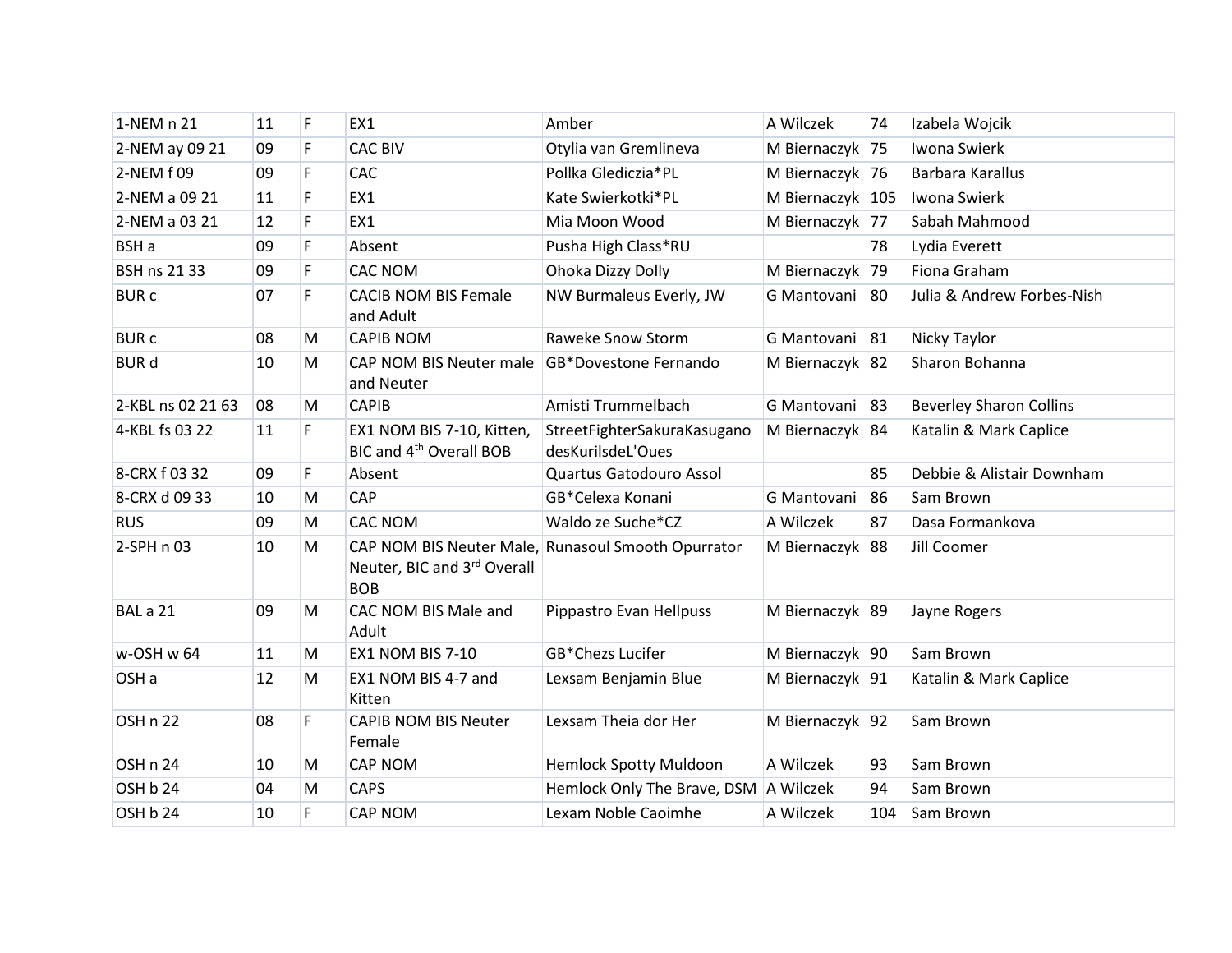| OSH n 25      | 10 | M  | CAP NOM                      | Lexsam Aces High           | G Mantovani 95  |     | Sam Brown                  |
|---------------|----|----|------------------------------|----------------------------|-----------------|-----|----------------------------|
| OSH a 25      | 11 | н. | <b>EX1 NOM</b>               | Baroushka Indianna         | G Mantovani     | 96  | Julia & Andrew Forbes-Nish |
| OSH b 25      | 08 | M  | <b>CAPIB</b>                 | Lexsam Ickory Dickory Dock | A Wilczek       | 103 | Sam Brown                  |
| OSH n 02      | 08 | M  | <b>CAPIB</b>                 | Lexsam No Hope in Hades    | M Biernaczyk 97 |     | Sam Brown                  |
| 1-PEB n 21    | 05 |    | <b>CAGCIB NOM BIS Female</b> | Kamkai Boo Boo             | A Wilczek       | 98  | Debbie & Alistair Downham  |
| $1-PEBa$      | 11 |    | EX1 NOM                      | Celexa Blue Delphinium     | A Wilczek       | 99  | Debbie & Alistair Downham  |
| 1-PEB n 24 83 | 12 |    | <b>EX1 BIV NOM</b>           | Celexa Thelma Dickinson    | A Wilczek       | 100 | Debbie & Alistair Downham  |
| $5$ -PEB a 33 | 11 |    | Absent                       | Celexa Love in a Mist      |                 | 102 | <b>Stacey Edwards</b>      |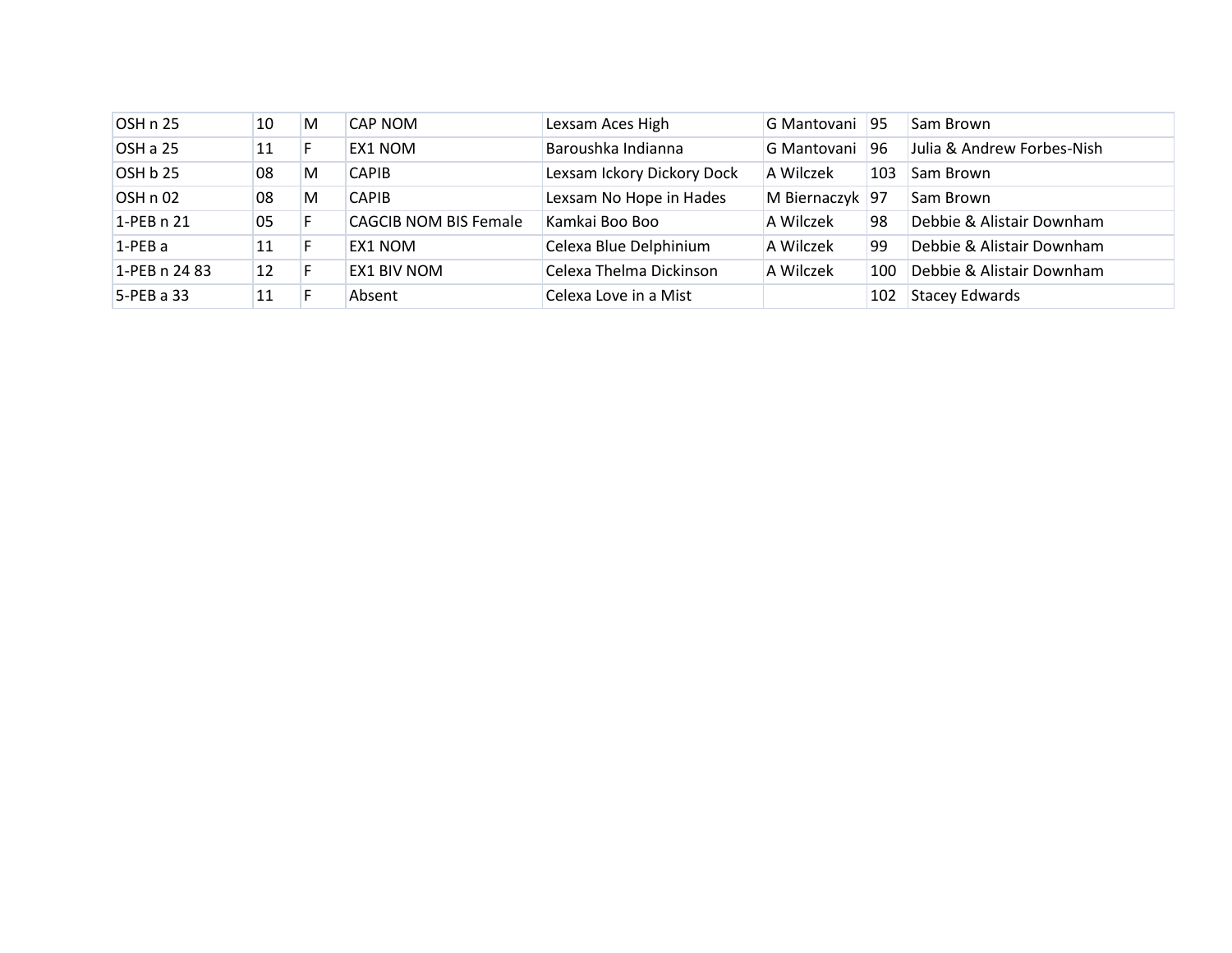Sunday 20<sup>th</sup> March 2022 Viking Cat Club Results

| <b>EMS Code</b>  | <b>Class</b> | <b>Sex</b>  | <b>Result</b>                                                            | <b>Name</b>                                   | Judge        | <b>Nr</b>      | <b>Exhibitor</b>                 |
|------------------|--------------|-------------|--------------------------------------------------------------------------|-----------------------------------------------|--------------|----------------|----------------------------------|
| Exo n            | 11           | M           | EX1 NOM                                                                  | <b>KisHerbas SHAWN</b>                        | A Wilczek    | 1              | <b>Teit Neilendam</b>            |
| EXO n 24         | 03           | M           | <b>CACS NOM BIS</b><br>Male, Adult, BIC<br>and Overall BOB               | NW Dark Diamond Landican's<br>Russian Lover   | A Wilczek    | $\overline{2}$ | Sarah Johnson                    |
| PER fs           | 11           | F.          | EX1                                                                      | Carchristeykatt Mrs Wembley                   | A Wilczek    | 3              | <b>Tracey Spooner</b>            |
| RAG a 03         | 07           | F           | <b>CACIB NOM BIS</b><br>Female                                           | CH PL* My Butterfly Fabiola                   | G Mantovani  | 6              | Tatjana Sliziene                 |
| RAG d 03         | 10           | M           | CAP NOM BIS<br>Neuter Male and<br><b>Neuter</b>                          | Giorgio of Eef's Catspaw                      | A Wilczek    | $\overline{7}$ | Anoushka Bold                    |
| RAG n 03 21      | 11           | M           | <b>EX1 NOM BIS 7-10</b><br>and Kitten                                    | Iskiereczki Marquez                           | G Mantovani  | 8              | Sandra Byron                     |
| RAG g 03 21      | 12           | F           | EX1 NOM                                                                  | Miracles Douches Pandora                      | A Wilczek    | 9              | Anoushka Bold                    |
| RAG g 04         | 12           | F           | EX1 NOM BIS 4-7                                                          | Littledolls Perla                             | G Mantovani  | 12             | Anoushka Bold                    |
| 1-MCO n          | 09           | M           | CAC                                                                      | Jinglebells Obsidian                          | M Biernaczyk | 14             | Nicky Butler                     |
| 3-MCO n 22       | 10           | M           | CAP                                                                      | <b>GB*Lisieux Malbec</b>                      | A Wilczek    | 17             | Vicki Adams                      |
| 4-MCO n 02 21 64 | 10           | F           | CAP                                                                      | <b>Quartus Coonspiracy New York</b><br>Minute | M Biernaczyk | 18             | Anne Jones                       |
| 5-MCO f 22       | 06           | $\mathsf F$ | <b>CAGPIB</b>                                                            | Coonflakes Bella Swan                         | M Biernaczyk | 19             | Anne Jones                       |
| 7-MCO gs         | 11           | F           | EX1 NOM                                                                  | <b>ENKLAWA Fantibell *PL</b>                  | A Wilczek    | 23             | Nicky Butler                     |
| 1-NFO n          | 11           | F           | EX1                                                                      | GB*Forestshadow Jade                          | M Biernaczyk | 25             | Darren Handy                     |
| 4-NFO n 09 22    | 07           | M           | <b>CACIB NOM</b>                                                         | <b>GB*Normystic Mr Happy</b>                  | G Mantovani  | 27             | <b>Richard Handy</b>             |
| 4-NFO a 03 23    | 09           | M           | CAC                                                                      | <b>GB*Nandinakatts Marcus</b><br>Whitmore     | G Mantovani  | 28             | Clara and & Sue de Dios & Marlow |
| 4-NFO a 03 22    | 11           | M           | EX1 BIV NOM BIS 7-<br>10, Kitten, BIC and<br>4 <sup>th</sup> Overall BIS | (N) Tingoskattens Magnus                      | G Mantovani  | 29             | Rachel & Stewart Gaskell         |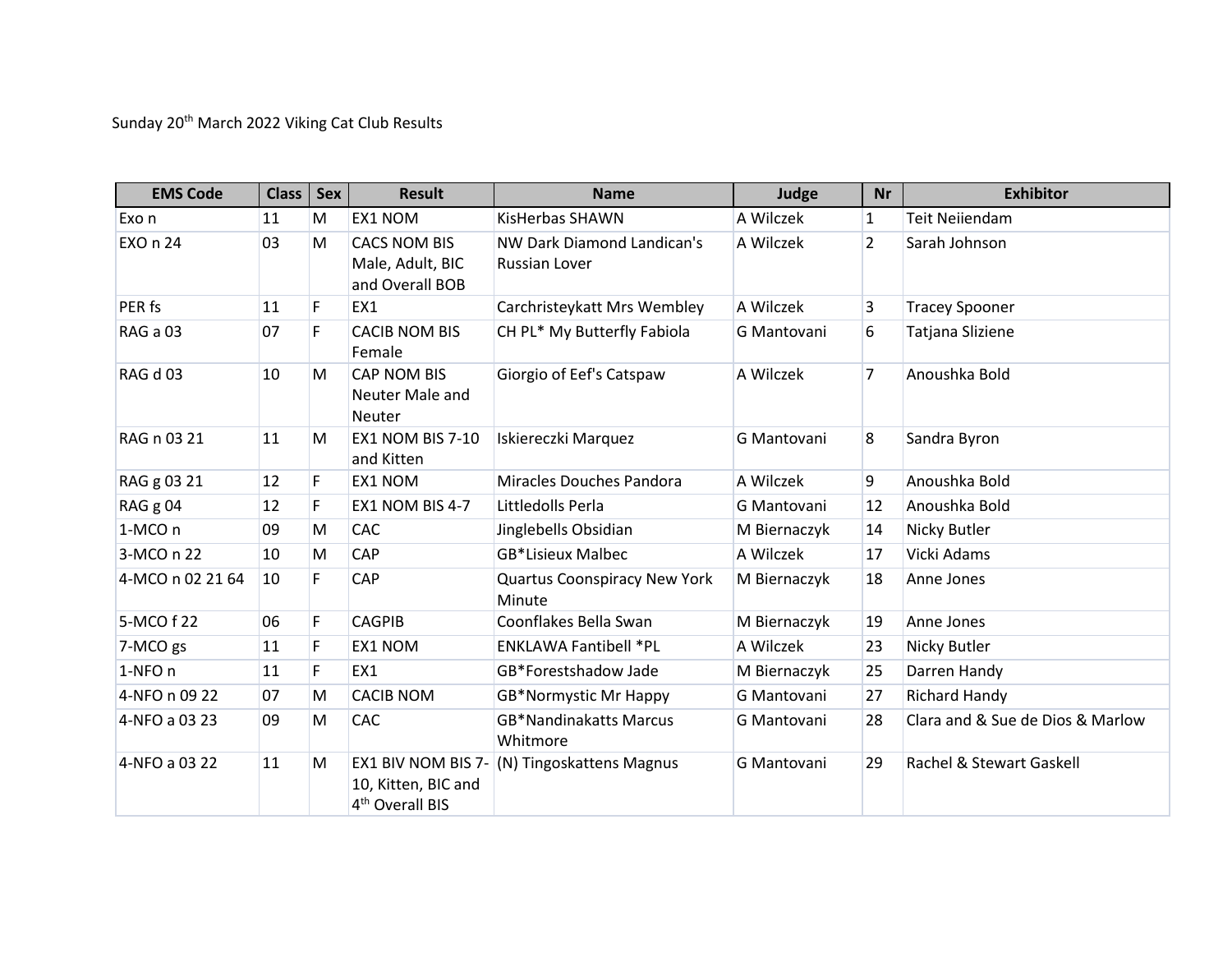| 4-NFO a 09 22  | 11 | F | EX1                                                        | Bajka Kotyani*PL                            | G Mantovani  | 30 | Anna Niewiarowska                    |
|----------------|----|---|------------------------------------------------------------|---------------------------------------------|--------------|----|--------------------------------------|
| 4-NFO n 09 23  | 12 | M | EX1 NOM BIS 4-7                                            | GB* Carchristeykatt Denver                  | G Mantovani  | 31 | Maria Aristides-Pickard              |
| 4-NFO n 09 24  | 12 | F | EX1                                                        | Carchristeykatt Stockholm                   | G Mantovani  | 32 | <b>Tracey Spooner</b>                |
| 5-NFOf         | 11 | F | EX1                                                        | <b>GB*Casmexkatts Elsker</b>                | A Wilczek    | 33 | <b>Annette Swiers</b>                |
| 6-NFO f 09     | 07 | F | <b>CACIB BIV NOM</b>                                       | <b>Bostinforest Freya</b>                   | M Biernaczyk | 34 | Rachel & Stewart Gaskell             |
| 6-NFO f 09     | 09 | F | <b>CAC</b>                                                 | GB*Nandinakatts Ysabeau de<br>Clermont      | M Biernaczyk | 36 | <b>Annette Swiers</b>                |
| 6-NFO f 09 24  | 09 | F | EX <sub>2</sub>                                            | <b>GB*Nandinakatts Nikita</b>               | M Biernaczyk | 37 | Clara and & Sue de Dios & Marlow     |
| 6-NFO f 09 24  | 11 | F | <b>EX1 NOM</b>                                             | GB*Nandinakatts Shambhala                   | M Biernaczyk | 39 | Clara and & Sue de Dios & Marlow     |
| 6-NFO f 09 22  | 04 | F | <b>CAPS</b>                                                | GB*Norskwood Skye This Pup's<br>Gotta Fly   | M Biernaczyk | 40 | Nadine Duffin                        |
| 6-NFO d 03 24  | 06 | M | <b>CAGPIB BIV NOM</b><br><b>BIS Neuter Male</b>            | <b>Otis Reading Roald of MacLeod</b>        | M Biernaczyk | 41 | Sharon Armstrong-Taylor              |
| 6-NFO f 09     | 08 | F | <b>CAPIB NOM BIS</b><br>Neuter female and<br><b>Neuter</b> | <b>GB*Bostinforest Elli</b>                 | M Biernaczyk | 42 | <b>Tina Haynes</b>                   |
| 7-NFO as 22    | 07 | F | <b>CACIB NOM BIS</b><br>Female                             | GB*Normystic Lady Avalon                    | G Mantovani  | 45 | Richard Handy                        |
| 7-NFO as 22    | 09 | M | Absent                                                     | <b>Forestshadow Hamlet</b>                  |              | 43 | C, A, D & S de Dios, Swiers & Marlow |
| 7-NFO ns 24    | 09 | F | <b>CAC</b>                                                 | Quenza Sylvie de Maison Blanche G Mantovani |              | 44 | Rachel & Stewart Gaskell             |
| 7-NFO fs 23    | 08 | F | <b>CAPIB NOM</b>                                           | <b>GB*Catticus Malaya</b>                   | G Mantovani  | 48 | Nadine Duffin                        |
| 7-NFO ns       | 10 | M | <b>CAP NOM</b>                                             | Carchristeykatt Teddy                       | G Mantovani  | 47 | <b>Tracey Spooner</b>                |
| 8-NFO fs 09 22 | 07 | F | <b>CACIB</b>                                               | GB*Carchristeykatt Winter                   | A Wilczek    | 49 | <b>Beverley Sharon Collins</b>       |
| 8-NFO as 03 24 | 09 | F | Absent                                                     | <b>GB*Catticus Bellona</b>                  |              | 50 | Nadine Duffin                        |
| 8-NFO as 09 24 | 02 | M | PH NOM                                                     | GB*Tiganlea Captain Orpheus                 | A Wilczek    | 52 | Sharon Armstrong-Taylor              |
| 8-NFO fs 09 23 | 02 | F | PH                                                         | GB*Tiganlea Tsarina Galatea                 | A Wilczek    | 53 | Sharon Armstrong-Taylor              |
| 8-NFO fs 09 22 | 06 | F | <b>CAGPIB</b>                                              | GB*Normagikatt Princess Leia                | A Wilczek    | 54 | Rachel & Stewart Gaskell             |
| 8-NFO as 03 23 | 08 | F | <b>CAPIB BIV NOM</b>                                       | <b>GB*Catticus Phoebe</b>                   | A Wilczek    | 55 | Nadine Duffin                        |
| 9-NFO w 64     | 12 | M | EX1 NOM                                                    | Carchristeykatt Helsinki                    | M Biernaczyk | 57 | <b>Tracey Spooner</b>                |
| 9-NFO w 64     | 08 | M | <b>CAPIB</b>                                               | NW GB*Carchristeykatt Let's Go<br>Crazy     | M Biernaczyk | 58 | <b>Beverley Sharon Collins</b>       |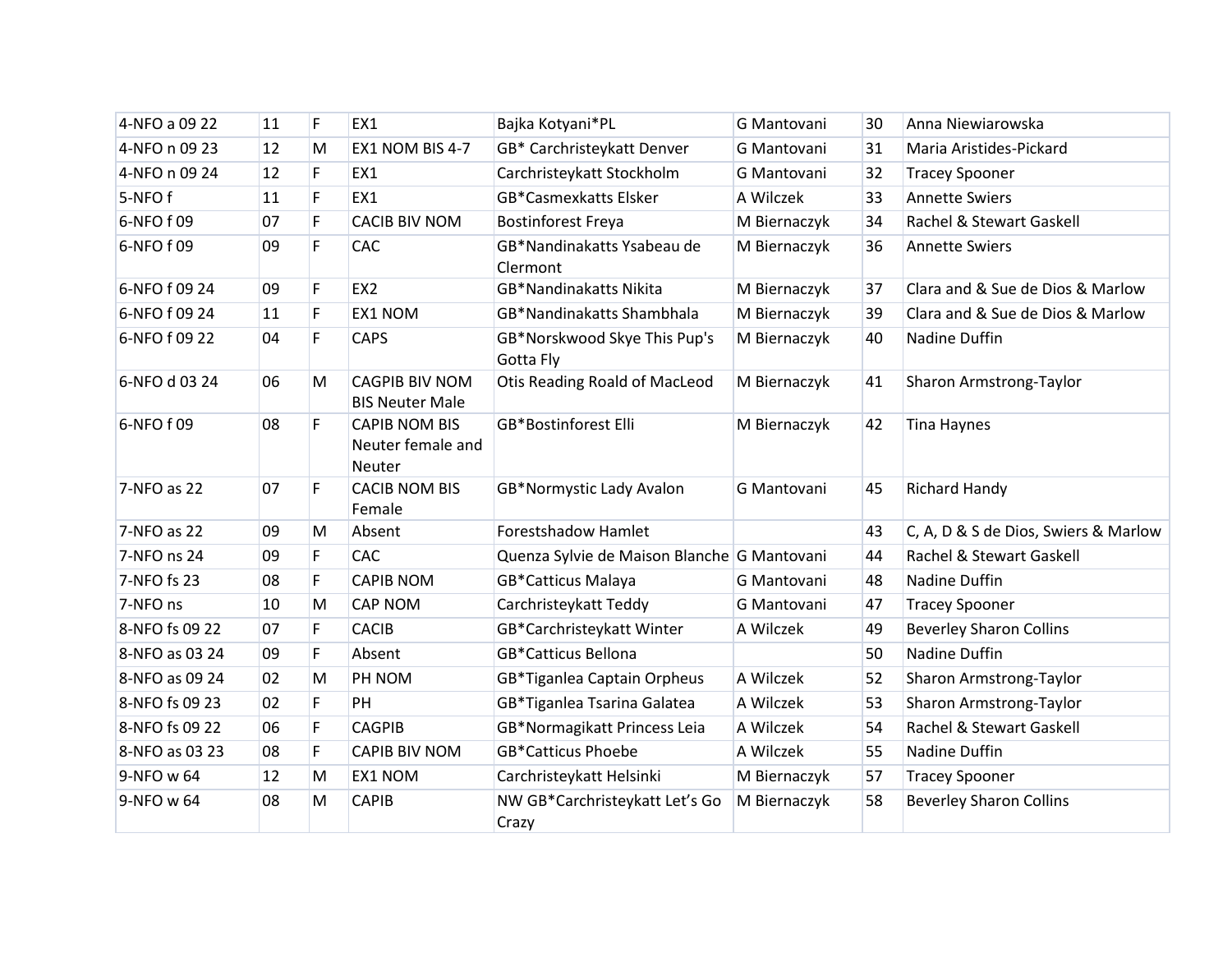| 2-SIB n 03          | 07 | F | <b>CACIB</b>                                                      | Alunit z Altaju*PL                     | M Biernaczyk | 59  | Artur Luczynski            |
|---------------------|----|---|-------------------------------------------------------------------|----------------------------------------|--------------|-----|----------------------------|
| 3-SIB ny 22         | 05 | F | <b>CAGCIB BIV NOM</b>                                             | Rusalka Vistula*PL                     | A Wilczek    | 62  | Marta & Malgorzata Jacyna  |
| 3-SIB n 24          | 05 | F | Absent                                                            | Wyshi-Wanca Zaimka*UA                  |              | 60  | <b>Ginny Black</b>         |
| 3-SIB ny 22         | 07 | M | <b>CACIB NOM</b>                                                  | Real Pearl Amavi*PL                    | A Wilczek    | 61  | Agnieszka McLardie         |
| 3-SIB n 22          | 09 | M |                                                                   | GB*Lyndongraey Vladivostok             |              | 66  | Lynne Geary                |
| 3-SIB ny 22         | 12 | M | EX1 NOM                                                           | Callix Czar Polnocy*PL                 | A Wilczek    | 65  | Artur Luczynski            |
| 4-SIB n 09 24       | 07 | F | <b>CACIB</b>                                                      | Brianna Briee Sarina Silva<br>Carus*GB | M Biernaczyk | 66  | Marta & Malgorzata Jacyna  |
| 4-SIB n 09 23       | 09 | M | <b>CAC</b>                                                        | Meriden Vistula*PL                     | M Biernaczyk | 63  | Iwona Swierk               |
| 4-SIB n 09 24       | 11 | F | EX1 BIV                                                           | Roxie Happysib *GB                     | M Biernaczyk | 67  | Agnieszka McLardie         |
| 6-SIB f 03 23       | 07 | F | Absent                                                            | O'dessa Happysib *GB                   |              | 69  | Agnieszka McLardie         |
| 6-SIB d 09 23       | 09 | M | CAC                                                               | Cinnamon Tunguska House*GB             | G Mantovani  | 68  | Artur Luczynski            |
| 8-SIB ns 09 22      | 07 | M | <b>CACIB</b>                                                      | Castiel Benjamin Otis Silva Carus      | A Wilczek    | 70  | Marta & Malgorzata Jacyna  |
| 8-SIB gs 09 24      | 07 | F | <b>CACIB</b>                                                      | IT*Fleur de Lys Malyj Enisej           | A Wilczek    | 71  | Marta & Malgorzata Jacyna  |
| 1-NEM ns 21         | 07 | M | <b>CACIB NOM BIS</b><br>Male and Adult                            | Jack Sparrow Sanica Sky*GB             | M Biernaczyk | 72  | Barbara Karallus           |
| 1-NEM n 21          | 09 | M | CAC                                                               | Yamir Sanna Novy Vek * CZ              | M Biernaczyk | 73  | Iwona Swierk               |
| 1-NEM n 21          | 09 | F | Absent                                                            | Amber                                  |              | 74  | Izabela Wojcik             |
| 2-NEM ay 09 21      | 09 | F | <b>CAC</b>                                                        | Otylia van Gremlineva                  | G Mantovani  | 75  | Iwona Swierk               |
| 2-NEM f 09          | 09 | F | Absent                                                            | Pollka Glediczia*PL                    |              | 76  | Barbara Karallus           |
| 2-NEM a 09 21       | 11 | F | EX1                                                               | Kate Swierkotki*PL                     | G Mantovani  | 105 | Iwona Swierk               |
| BSH a               | 09 | F | <b>CAC NOM</b>                                                    | Pusha High Class*RU                    | A Wilczek    | 78  | Lydia Everett              |
| <b>BSH ns 21 33</b> | 09 | F | <b>CAC NOM</b>                                                    | Ohoka Dizzy Dolly                      | G Mantovani  | 79  | Fiona Graham               |
| <b>BURC</b>         | 07 | F | <b>CACIB NOM BIS</b><br>Female, Adult, BIC<br>and 3rd Overall BOB | NW Burmaleus Everly, JW                | M Biernaczyk | 80  | Julia & Andrew Forbes-Nish |
| <b>BURC</b>         | 08 | M | <b>CAPIB NOM</b>                                                  | Raweke Snow Storm                      | M Biernaczyk | 81  | Nicky Taylor               |
| <b>BUR d</b>        | 08 | M | <b>CAPIB NOM BIS</b><br>Neuter male and<br>Neuter                 | GB*Dovestone Fernando                  | G Mantovani  | 82  | Sharon Bohanna             |